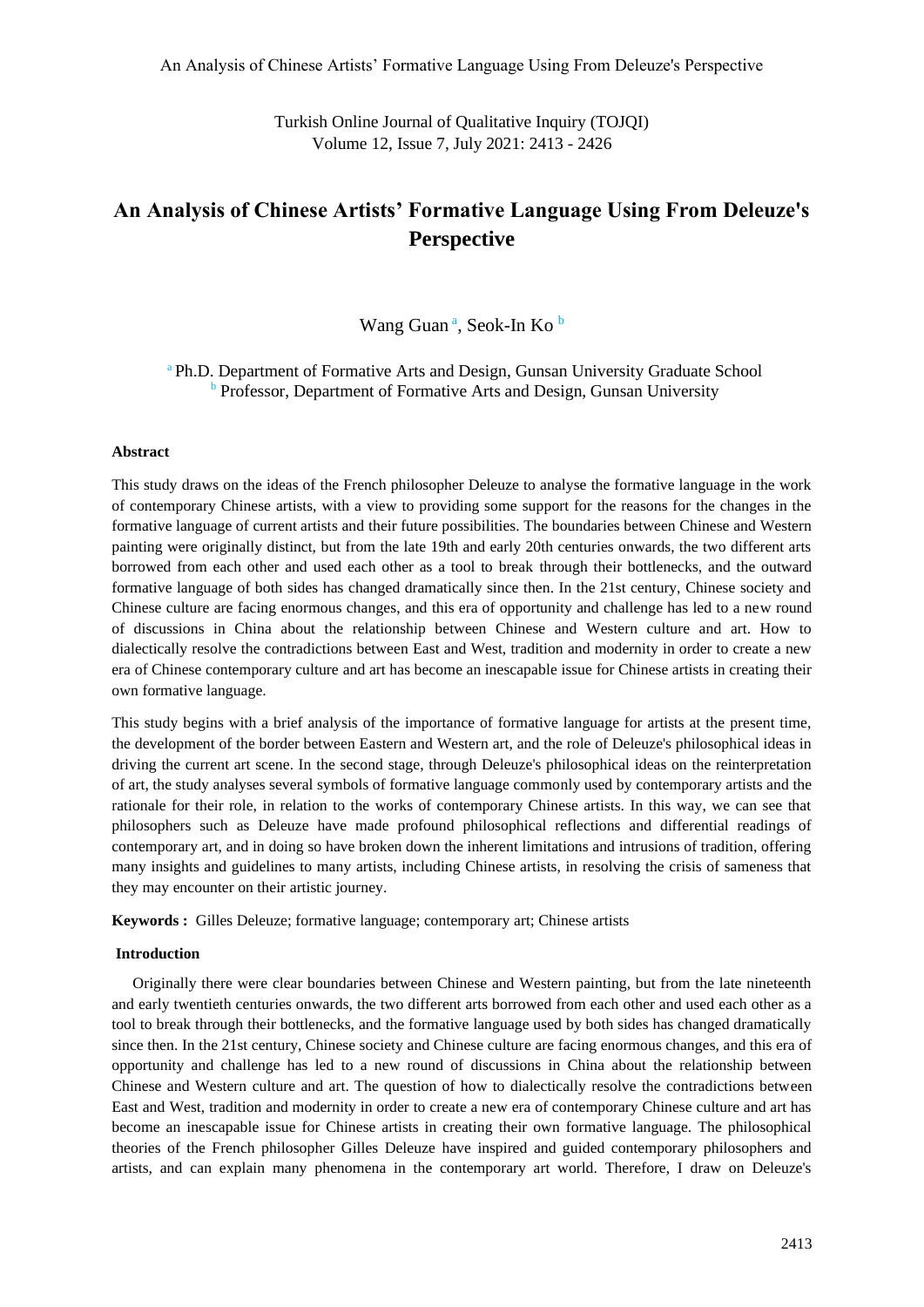philosophical views to analyse the formative language in the works of contemporary Chinese artists, with a view to providing some support for the reasons for the changes in the formative language of contemporary artists and their future development possibilities.

#### **2. THEORETICAL BACKGROUND**

#### 2.1 Formative Language

'Formative Language', refers to the shaping of a visual form that reflects the artist's intention, i.e. the combination of meaningful form and life in the picture, the painter's subject matter, and the painting technique. The combination of the sublimated artistic image, the artist's subject matter and the painting technique. Through the flexible interplay of modelling language, the perfect combination is achieved. When one is confronted with a certain visual form and observes it, one experiences or feels the intrinsic meaning of the form, and therefore sees it as a medium of communication between man and object. For Deleuze and Guattari, affects can also be thought of as self-supporting elements in the world and art itself figured as a 'bloc of affects' . Art, we might say, is made of those becomings mentioned above frozen in time and space, waiting to be reactivated, waiting to be unleashed. It is an artist's style that coheres this assemblage together into a particular composition .

Meanwhile, the word form means "to shape." Something that is formative is capable of shaping or molding something or someone. Also implicit is the The word Formal Language, which also implies the idea of shaping something, was first used in mathematics, logic and computer science to refer to a language defined by precise mathematical or machine-processable formulas . This is side evidence that Westerners place equal importance on the logical reasoning and evidence behind works of art, i.e. the rationality of formative language, when creating or analysing them. In other words, there is necessarily a range of other disciplines, such as philosophy, involved in the process of the artist constructing his own formative language. In today's art world, the boundaries of art are constantly being extended, and in the West, formative language is repeatedly emphasised and valued as an important tool for artists to express themselves, to communicate with others and to gain recognition. With this trend, Chinese artists have also begun to focus on the creation of their own formative language.

#### 2.2 The Development of Western and Chinese Definitions of Art

The traditional definition of art, which was originally a far cry from the Western and Chinese, has changed over time in both cultures. In ancient Rome, architecture was considered the 'mother of art', whereas in China it was the domain of civil engineering. In the West, sculpture also has a high status as another legacy of classical culture, but in China it is the work of craftsmen. Calligraphy, however, enjoys the highest artistic status in China, whereas in Western eyes it is a marginal speciality.

Since the Renaissance, the concept of art in Europe has been expanding. By the 19th century, Westerners had incorporated many practical and secondary art forms into their art pantheon, including metalwork, ceramics, furniture and so on. They also used this definition to judge art in other parts of the world . During this period, literati painting, which combined calligraphy and politics, became very popular in China. There were clear boundaries between Chinese and Western painting, but by the end of the 19th century and the beginning of the 20th century, the two different arts began to meet head-on, with the result that each side used the other as a sharp tool to break through its own bottleneck, and the West began to incorporate the 'realism' of Chinese art since Impressionism, which evolved into the powerful modern art movement. China, on the other hand, embraced the 'realism' of Western art, resulting in realist art. In the 20th century, Nietzsche's declaration that 'God is dead' and Duchamp's 'Fountain' pushed Western art into a new arena centred on ideas.

In the wake of economic integration (globalisation), political multipolarity and cultural pluralism, the relationship between Chinese and Western culture and art has once again aroused intense debate in the Chinese art world. How to understand and treat Western culture, how to absorb and learn from it, and how to dialectically resolve the contradictions between East and West, tradition and modernity in order to create a new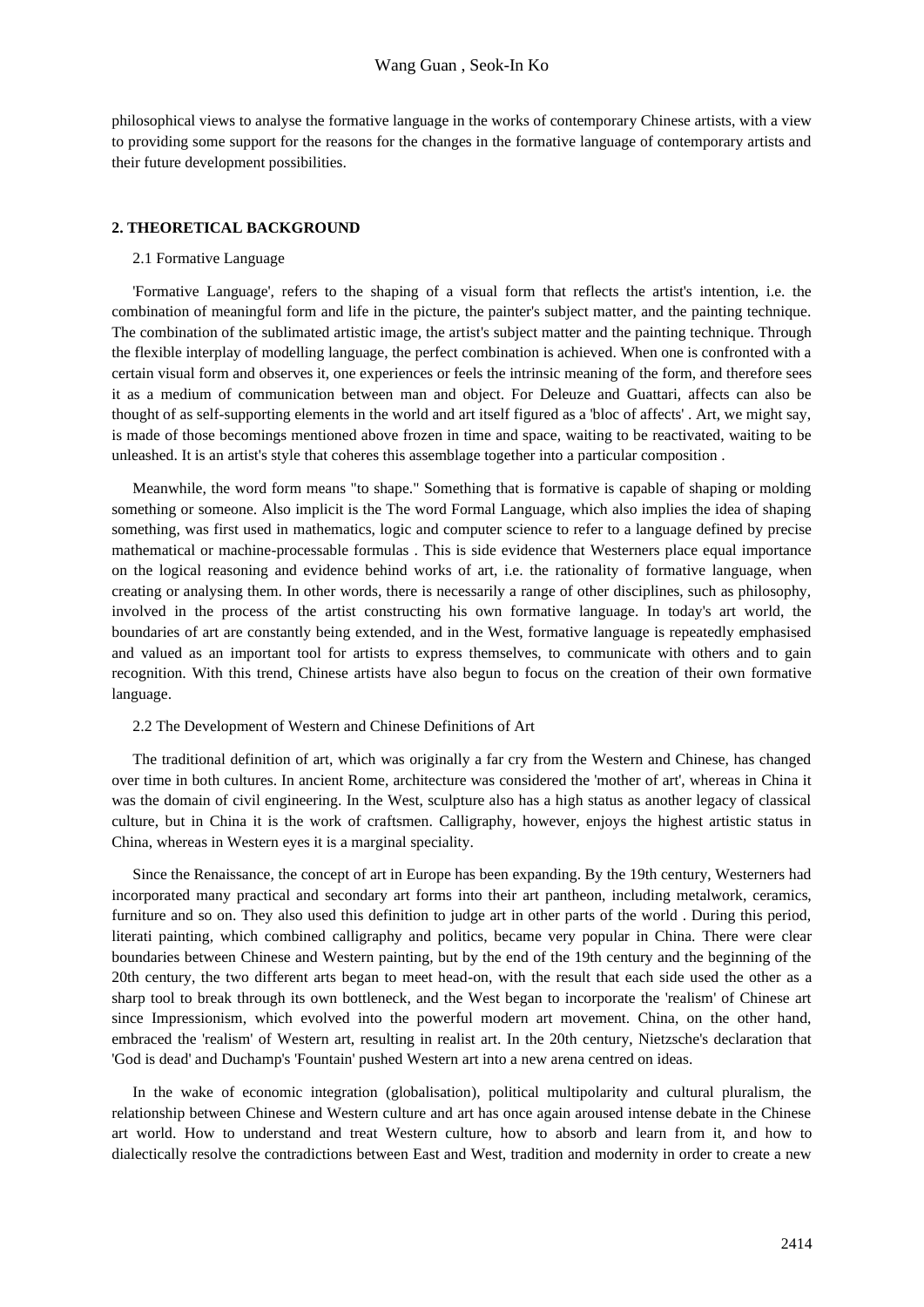era of contemporary Chinese culture and art have all become inescapable issues for Chinese artists. This paper will discuss this in relation to Deleuze's philosophy.

2.3 Gilles Deleuze's philosophy prospective

In the context of contemporary art, the hierarchy of artistic phenomena becomes progressively clearer, the content of art is quickly replaced by another new sign from a puzzling or shocking sign that the content of art encompasses everything in the world and becomes everything that can be experienced sensorially. The contemporary art context embraces the wide range of mobile communication, the relationship between local politics and cultural symbols, the differences in global cultural exchange, the global experience of wireless roaming, the new global collaborative win-win, the transformation of aesthetic concepts and symbolism, the space for nostalgia and innovation, and the relationship between regional economies and culture and art.

Contemporary art has become a cultural phenomenon based on space and time, requiring a slowing down of time in the fast-paced modern life and a participation of sentimental dreams into it; art no longer needs only one orientation, it needs more ontological content about fictional experiences, communication objects and temporal events. Today, contemporary art has become a representation, a series of artistic attitudes, artistic actions, artistic concepts and artistic events about social reflection. Time, structure, images and phenomena are continuous elements in these series, indicating a cross-border artistic identity that is locally based and corresponds to the social structure and cultural content . Contemporary art has a rich variety of artistic expressions and means of communication, and the overabundance of artistic expressions and means of communication has brought people confusion in defining what art is. I believe that Deleuze's philosophy provides a certain theoretical basis for interpreting the current trends in art development.

Gilles Deleuze (1925-1995) is a renowned thinker and philosopher of the twentieth century who occupies a very important place in the history of world philosophy, while his writings and footprints in literature, painting, film, anthropology and many other fields have been remarkable and have inspired and guided contemporary philosophers and artists. Deleuze's philosophical system is a clear distinction from the traditional philosophical concepts of interpretation, contemplation, connection and meditation, and he subjectively and confidently argues that philosophy is a generative mode of transforming life, "Philosophy for Deleuze is not the creation of correct images or theories of life, but the transformation of life" . He is convinced that philosophy is not only deeply connected to a creative activity. In his book What is Philosophy, co-authored with Felix Guattari, Deleuze gives his own very original interpretation and understanding of the question of what "philosophy" is, saying bluntly that philosophy is "the creation of concepts He says bluntly that philosophy is "the creation of concepts", and he does not hide the fact that he has hit the nail on the head. He is convinced that the philosophy of the 'concept of creation', an event, contains three different elements and three different forms of activity corresponding to the elements, which exist and operate in a 'trinite' form. This is the new experience of the 'eventfulness' and 'paradoxicalness' of things in the world - the concept of non-representation. Nowadays, many artists like to borrow the original symbolic meaning of things and invert it in order to emphasise it, Deleuze's rendition of the word concept provides an argument for its effect.

In Deleuze's philosophical discourse, he always emphasises that the created concept is not only an assemblage of heterogeneous elements that express pure events, but that it is prescribed as a creation of ways of thinking (concepts are not statements or "labels" attached to certain things), an opening up of the problematic field Concepts, especially philosophical ones, reveal themselves as creative rather than as representations or statements of essence. The concept itself is active, not rigid or fixed in a prior system of words or word constructions, but it juxtaposes and systematises reality, for reality itself does not have a supposedly fixed form or order of existence, but it is the concept that creates this order or form. At the same time, concepts need to be dependent on problems, they need the intersection of many problems so that they can eventually become allies with other concepts that exist at the same time.

In his book Francis Bacon - The Logic of the Senses, Deleuze is able to explain how he expresses his study of the aesthetic field of painting. Bacon - The Logic of Sense', Deleuze focuses on Francis Bacon, the great English painter of his time, who was a huge hit in Europe. In his book Francis Bacon - The Logic of Sense, Deleuze uses his profound and unique philosophical perspective to provide an in-depth and rich interpretation of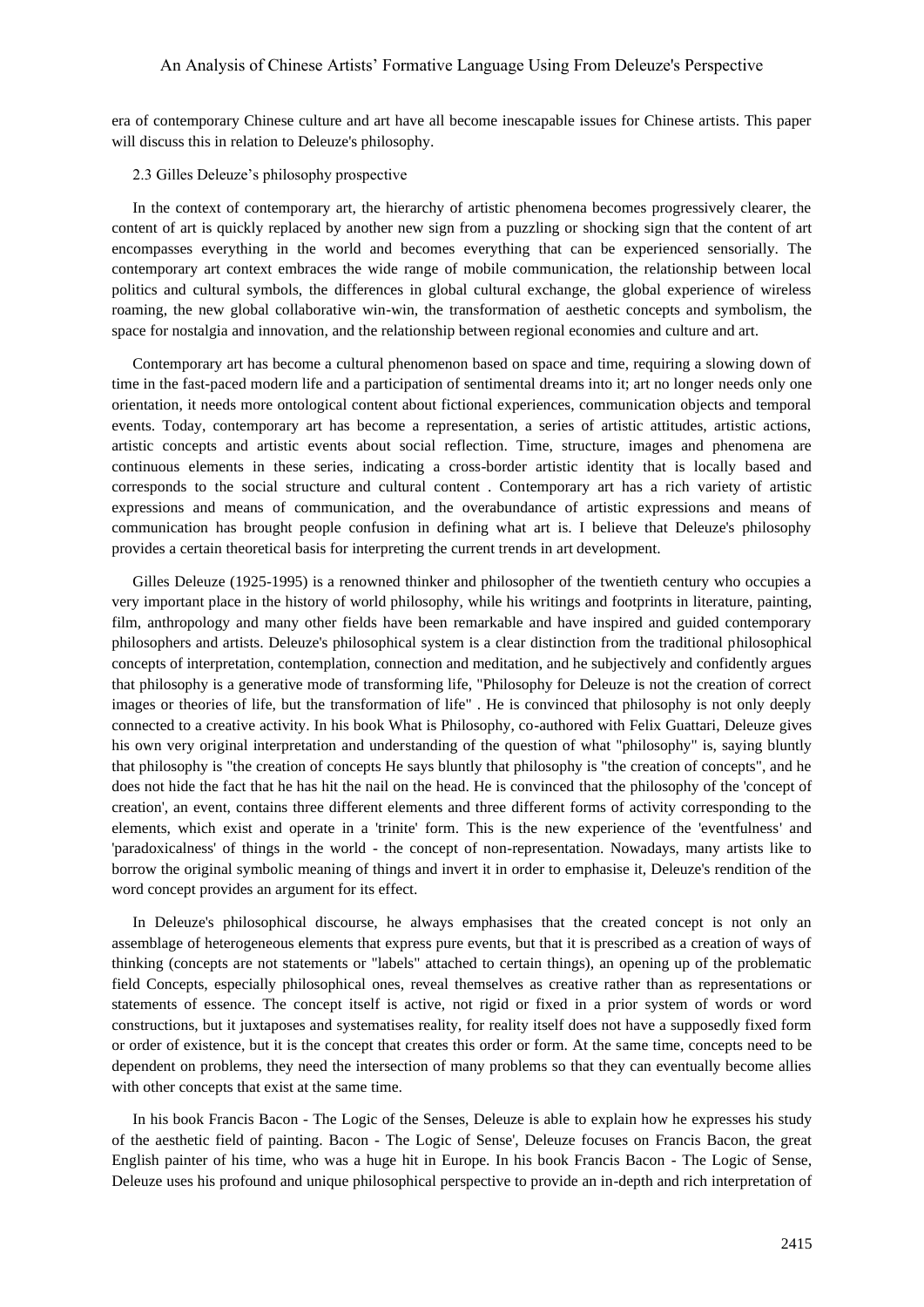the paintings of Francis Bacon (1909-1992), and his world class philosophical insights and interpretations, which penetrate the seemingly profound philosophical concepts from the shallow to the deep, to the benefit of later artists. According to Deleuze, there are three aesthetic dimensions to any 'sensation': firstly, 'sensation' requires the use of 'touch', 'unseen forces' and 'organ-less forces'. and the "organ-less body", which in turn present their isolated characteristics in a nomadic manner, rather than the traditional "contemplation", "meditation" or "elaboration". " or "elaboration". Secondly, the difference of sensation means that it is able to firmly remove all memories and general constraints and limitations, but to be true to the event itself, exploding in each moment with a sense of differential bodily experience that provides a constant creative impetus, rather than the traditional perception, cognition and experience of the past. Thirdly, "sensation" can and does effectively cut off the constraints and intrusions of intellectual reason on the sensibility of life, and can resolve the modern crisis of sameness that life may encounter, rather than the traditional logical relations and methodologies. This is exactly what the art world needs to address at the moment.

Through Deleuze's philosophical perspective and his reinterpretation of art, we can see that art has different forms of expression and content at different stages of its historical development process, and different philosophers have been involved at different stages. In order to promote innovation and creativity in art and to expand the inner space of art, they have made profound philosophical reflections and interpretations of differences in the current state of development of art and the causes of its production, and in this way have broken the inherent limitations and intrusions of tradition and resolved the crisis of sameness that may be encountered on the journey of art. Their efforts have inspired a steady stream of artistic self-awareness and creativity for future generations.

## **3. CHINESE ARTISTS' FORMATIVE LANGUAGE USING**

#### 3.1 Concepts and Events

The tradition in the history of philosophy has always attached various labels to things without thinking, "traditional philosophical accounts of concepts have always treated them as conventions with a universal form (as in Plato's view) and as a priori prescriptions (as in Kant's cognition), or as metaphorical identifications (as in Derrida's account) " . In his philosophical experience, however, Deleuze firmly rejects such 'concepts', whether in terms of everyday life, behaviour, law, or the misuse of traditional philosophy, art or literature. Deleuze firmly believes that one's everyday 'concept' is a grossly inadequate generalisation of the essence of a 'concept', because it does not allow the 'concept' to express its own inherent It does not allow the concept to express its own inherent potential. The traditional philosophical understanding of concepts, which allows them to be extended into the realm of the possible rather than being fixed in an existing conceptual system, undoubtedly cuts off the link between concept and effect and perception. According to Deleuze, "a concept is not given, but created, and must be created. It does not have a form, it sets itself up, it sets itself up (auto-position)" . And Deleuze further argues that the creation of a 'concept' is always derived from the 'thought-imagery' of the preceding concept, which, as the creation of the concept and as a possible precondition, is created as a nonverbal, derived The former concept is a combination of parts, if not a single partless whole. Deleuze says that 'the concept is a whole (uo-tout), but at the same time a fragmented whole (un tout fragmentaire) Only if these conditions are fulfilled can the concept escape the chaos mental that is ready to covet it, to pounce on it and to devour it anew' .

I believe that this is precisely why contemporary artists delve into formative language, or why formative language is so important to us. Each creation by an artist is like an event that represents a certain way of thinking about expression. In other words, each creation is a re-expression of the artist's own formative language. This corresponds to Deleuze's interpretation of the philosophical term concept. The artist has developed a system of formative language that suits him or her, or has unconsciously acquired a language of expression that is constantly multiplying and evolving in combination with a variety of factors, but no matter how much it evolves, it is still based on the artist's own logic of thought. This formative language provides a bridge for a wide audience to approach and understand the artist's ideas. In this way, Deleuze's reflections summarise the role of formative language for the artist and provide strong evidence for future generations to analyse the significance of formative language for the artist.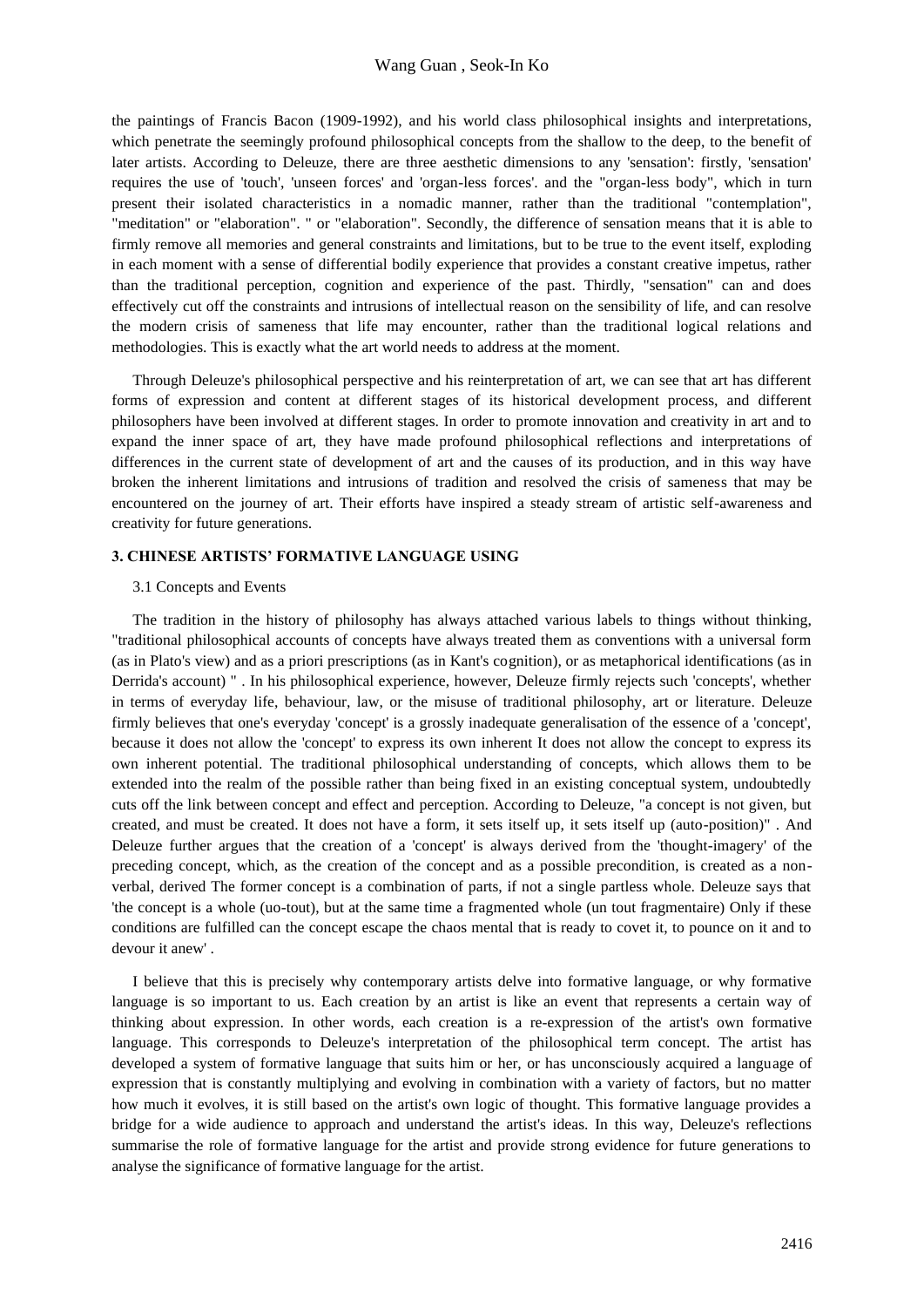Early Chinese contemporary artists did not have a clear understanding of this, and adopted a fetishistic approach to Western art, resulting in a series of artistic events that now seem absurd and comical to us. I believe that this is due to two main factors. On the one hand, what the Chinese have been pursuing since ancient times is the Taoist approach to nature. In the same way that emulation of nature is the first priority, in the traditional Western sphere, the issue of realism and imitation has been the focus of artists' attention. Westerners are keen to indicate where mutations and changes occur and consider this to be true innovation. For Chinese artists, imitation does not have supreme value (they only strive for realism in the case of portraits of the dead). They believed that mass-produced works were also evidence of creativity. As a result, reference and borrowing were seen as commonplace events for Chinese artists. On the other hand, the dramatic change in the social context of life and the massive intrusion of Western culture has led to confusion. The problem of communication between East and West, and the still expanding concept of art, has caused people to lose sight of the focus of Western modern art, and to turn their attention to the rich and varied formal expressions of the West, ignoring the philosophical discussion of Western art that is rooted in formative language, and the original way of thinking about creation according to the laws of nature in the Chinese art world.

On 2 January 2003, the UK's Channel 4 television channel broadcast a documentary on China's underground "Chinese avant-garde" (formerly known as Beijing Swings), which featured Chinese Sichuan-born performance artist Zhu Yu eating a stillborn baby . Zhu Yu said in an interview before the screening that he was indeed eating a dead baby in the photo, an "art piece" he had made two years ago. A spokesman for the station said after the screening, "The TV film is a thoughtful and thought-provoking documentary reflecting the extreme art of China." This extreme example is a reflection of the great confusion and search for the future of the people of the time, who were suffering from many socially oriented turn of events, and were unsure of the way forward. It could be argued that many Eastern artists at the time were interested in the visual impact, the topicality and the resulting success of the work of Western artists (such as the Fluxus artists) to the exclusion of their own search for and construction of formative language, i.e. the pursuit of mutation at the expense of the meaning behind it.This reflects Deleuze's philosophy that 'the concept is a whole (uo-tout), but at the same time a fragmented whole (un tout fragmentaire)'. By focusing solely on the so-called 'avant-garde', but not on its origins and changes, the resulting artistic event will only be a 'chaos mental'.

This event was a wake-up call to the chaotic and disorganised Chinese art scene at the time and prompted further reflection on what constituted contemporary art. At the same time, during this period, there were also many Chinese artists who, in relation to their own experiences, established a formative language that worked in contemporary society, one that echoed Deleuze's philosophy.

In Deleuze's philosophical discourse, he always emphasises that the created concept is not only a combination of heterogeneous elements that express pure events, but that it is prescribed as a way of thinking (concepts are not statements or "labels" attached to certain things), an opening up of the problematic field Concepts, especially philosophical ones, reveal themselves as creative rather than as representations or statements of essence. The concept itself is active, not rigid or fixed in a prior system of words or word constructions, but it juxtaposes and systematises reality, for reality itself does not have a supposedly fixed form or order of existence, but it is the concept that creates this order or form. At the same time, the concept needs to be attached to the problem, the concept needs to be at the intersection of many problems, so that it can eventually become an ally of other concepts that exist at the same time. The formative language created by the artist is also dependent on the issues and themes that concern the various artists. Through the formative language, artists express their thoughts on issues, and the perspectives of different artists on the same issue will be presented by their creations, and through the formative language behind them, they will reach further communication with others. I believe that the work of Chinese artist Cai Guoqiang demonstrates this idea well. Due to the use of special materials, each of his creations is an immediate event, which in turn often provokes discussion and reflection.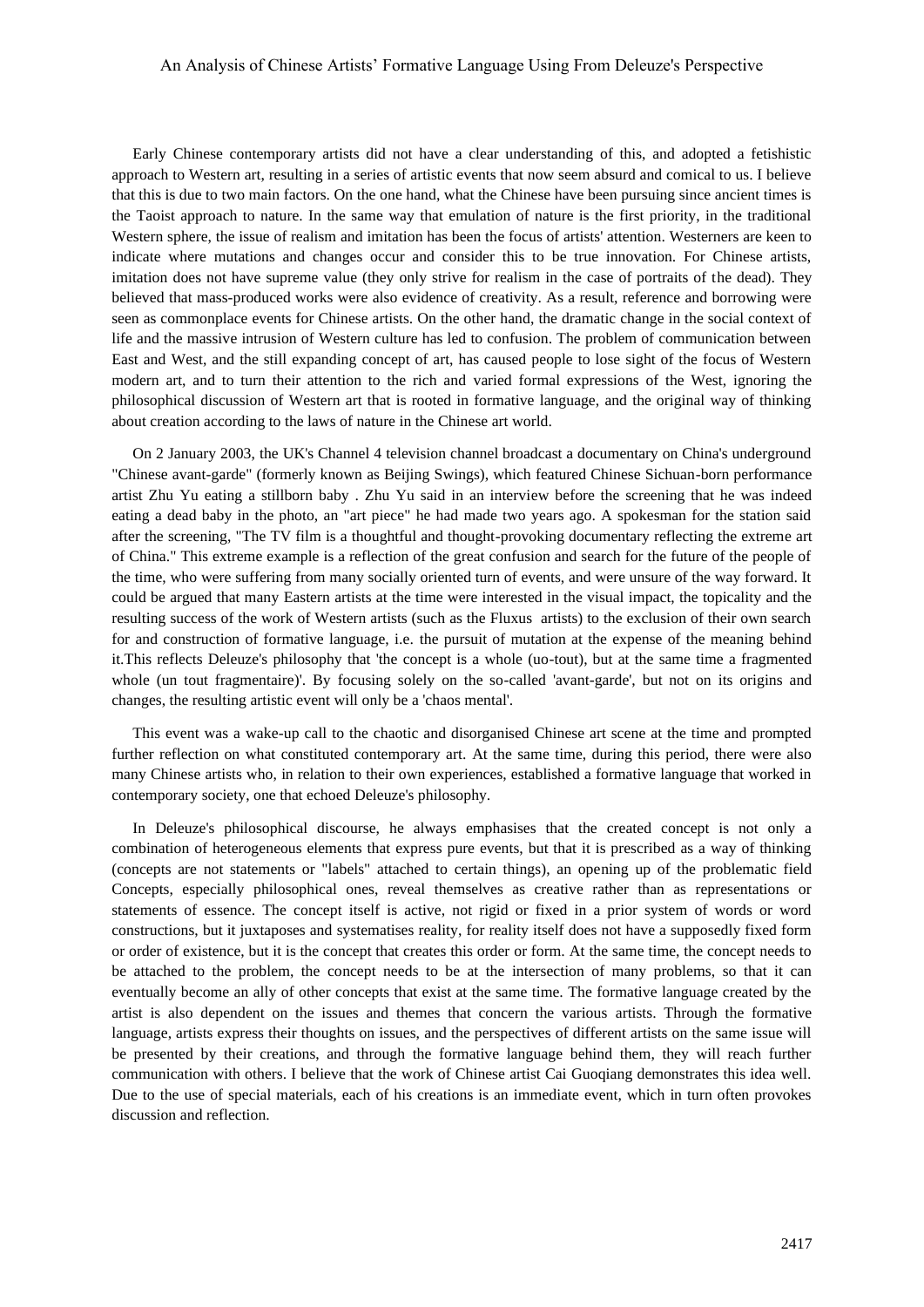Fireworks have been an essential participant in large festivals in China for thousands of years, and Cai Guo-Qiang used them to their fullest extent. Early on he designed the type of pyrotechnics to be measured and proportioned to make the desired effect on a traditional canvas after ignition (both the process and the result of the ignition are part of Cai's work). He then discovered that he could use the sky directly as a canvas for his work. Cai Guo-Qiang's masterpieces include his ambitious plan to extend the Great Wall of China by 10,000 metres, the large landscape fireworks display at APEC in Shanghai, the Moving Rainbow and Wheel of Light, representing justice and righteousness in the aftermath of the September 11 terrorist attacks, and his recent work at the Chinese Cultural Festival in the US capital, which is a symbol of the Chinese culture. The Tornado, a symbol of Chinese culture and power, was created at the recent Chinese Cultural Festival in the US capital, among other large-scale explosive art designs. For example, Cai Guoqiang's solo exhibition 'Nine Levels of Waves', which the artist describes as being inspired by his return to his home port in Fujian after many years away.



Cai Guo-Qiang , Huangpu River outside the Museum of Contemporary Art, Shanghai, screenshot from the opening of the solo exhibition "Nine Levels of Waves", 2014.08.08

The opening of Nine Level Waves was inspired by the painter Aivazovsky's painting of the same name, Nine Level Waves. The exhibition not only confronts the ecological issues of the earth, including China at the moment, but also extends to the relationship between man and nature, linking traditional Chinese poetic aesthetics and philosophies, including man's contemplation of nature and his search for the original landscape and spiritual homeland. We can see that in presenting his works, Cai Guo-Qiang not only considers the local climate, wind and geography in relation to the specific nature of the materials used in his works, but also considers the themes of his works in light of the local human characteristics. These themes are presented through the element of gunpowder, and each creation is a re-expression of the same formative language system.



Cai Guoqiang , Stairway to Heaven, Quanzhou, China, 15 June 2015 at dawn

In 2015, a video entitled 'Fireworks from China' hit Facebook. A blurry video secretly filmed on a mobile phone, but with 55 million views, was Cai Guo-Qiang's 'Stairway to Heaven'. It took 21 years and many failures from the artist's inspiration to the realisation of this work, which was simply to build a ladder to connect the universe for the artist's beloved grandmother. The work was finally completed in the artist's hometown of Quanzhou, where the gunpowder-generated 'ladder' lasted for a long time at a height of 500 metres and was seen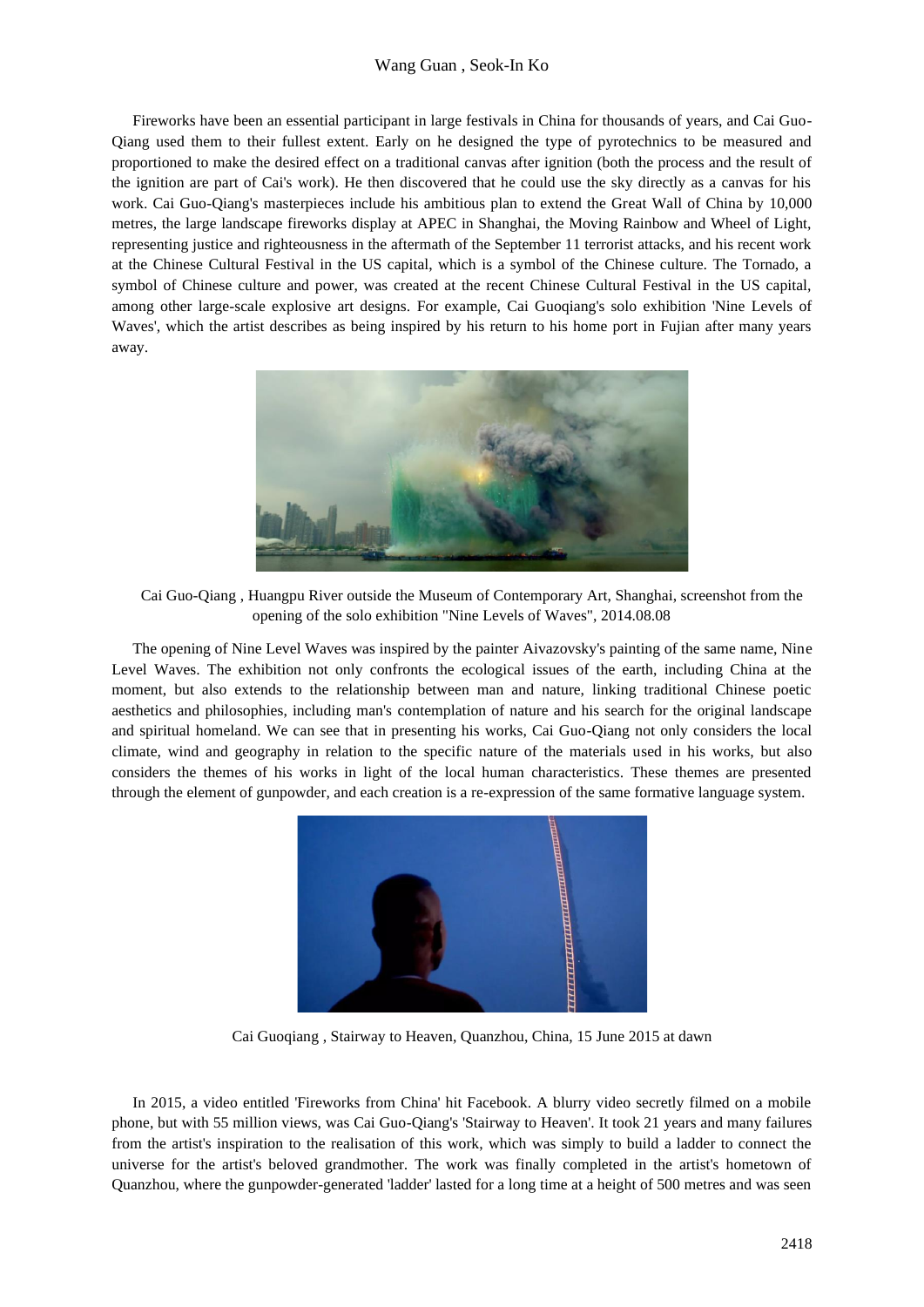on video by the artist's grandmother, on the occasion of her 100th birthday. Multiple frustrations and coincidences combine to construct this artistic event, while at the same time the external presentation of the work is highly evocative, evoking curiosity about the unknown, such as ancient times, astronomy and religious education. The relationship between the work and its contemporary environment is very important to the author, and these works, which are perfectly integrated into the local reality, easily draw visitors into the fantasy world of art. Whether watching a video or a live performance, the stronger the sense of integration between the work and the real space, the more one feels (stairway to heaven, the existence of God as reality, legends and myths recreated in the real world, etc.). The fact that something firmly present but difficult to verify has become a visible reality gives people a great shock and a powerful empathy. The sensory experience brought about by this artistic event corresponds to Deleuze's theory of the production of 'sensation'.

#### 3.2 Sensation and figuration

According to Deleuze, all sensations imply a difference of dimension (category, field)". What Deleuze calls the innovative " figure " points specifically to the " organ-less body ", the " invisible force " and the " intervention These three, in turn, offer the possibility of generating 'sensations'.

Deleuze argues that any 'sensation' should have three aesthetic connotations: firstly, 'sensation' requires the use of 'touch', 'unseen forces' and 'organ-less forces'. and the "organ-less body", which in turn present their isolated characteristics in a nomadic manner, rather than the traditional "contemplation", "meditation" or "elaboration". " or "elaboration". Secondly, the difference of sensation means that it is able to firmly remove all memories and general constraints and limitations, but to be true to the event itself, exploding in each moment with a sense of differential bodily experience that provides a constant creative impetus, rather than the traditional perception, cognition and experience of the past. Thirdly, "sensation" can and does effectively cut off the limits and intrusions of intellectual reason on the sensibility of life, and can resolve the modern crisis of sameness that life may encounter, rather than the traditional logical relations and methodologies. I argue that Western artists such as Jasper Johns use this one approach to highlight and break this crisis of sameness that artists? face. Jasper initiates a dialogue with the viewer and their cultural context through an artistic exploration of how the viewer perceives things around them. By representing common objects and images in the field of fine art, Johns breaks down the boundaries that have traditionally separated fine art from everyday life.

Convinced that paintings do not need to be interpreted by their authors, Jasper Johns attempts to break down the boundaries between painting and looking by refusing to offer any deliberate statements about the subject matter and subject objects of his work; he wants the viewer to focus their eyes on the infinite variability of meaning. As he never offers a predetermined interpretation of his work, this results in each person seeing it having their own interpretation based on their own experience. "I think a painting should contain more experience than just a simple statement." Through the artist's words, we can associate the author with the great expectation that by looking at his work, people will generate their own feelings and experiences.

The reverberations of Jasper Johns' work have influenced almost every art movement from the 1950s to the present day. In his wake, many artists de-emphasised the self-interpretation of the work in favour of the viewer's own interpretation, which coincided with the preference for white space in Eastern artworks and led many Chinese artists to be influenced by it. In Cai Guo-Qiang's Stairway to Heaven, the artist himself does not interpret the philosophical, practical and symbolic connotations of the work, but rather focuses on the process of creating the work and its significance to his own family - a carefully crafted gift. However, through the process of creation, the medium used and the title of the work, numerous associations and 'feelings' are created for the self. As the artwork now requires more involvement and inclusion from the viewer, its outward formative language needs to be more powerful, i.e. the sensation must be generated by the image.

Deleuze's most important philosophical notion of 'feeling' is developed in Bacon's paintings, which he sees as having two dimensions: firstly, it refers to the integration of one's own experience. Secondly, it refers to the intensity of power. According to Deleuze, Bacon's paintings often display a 'wild power' that seems to leap out of the frame with great force. This power was considered by Deleuze as "a wave running through it, in the body" , it is this force that shocks the aggregated structure of traditional painting, allowing the figurative elements to disperse in their own isolated way, thus realising their possibility of mutation, reversal and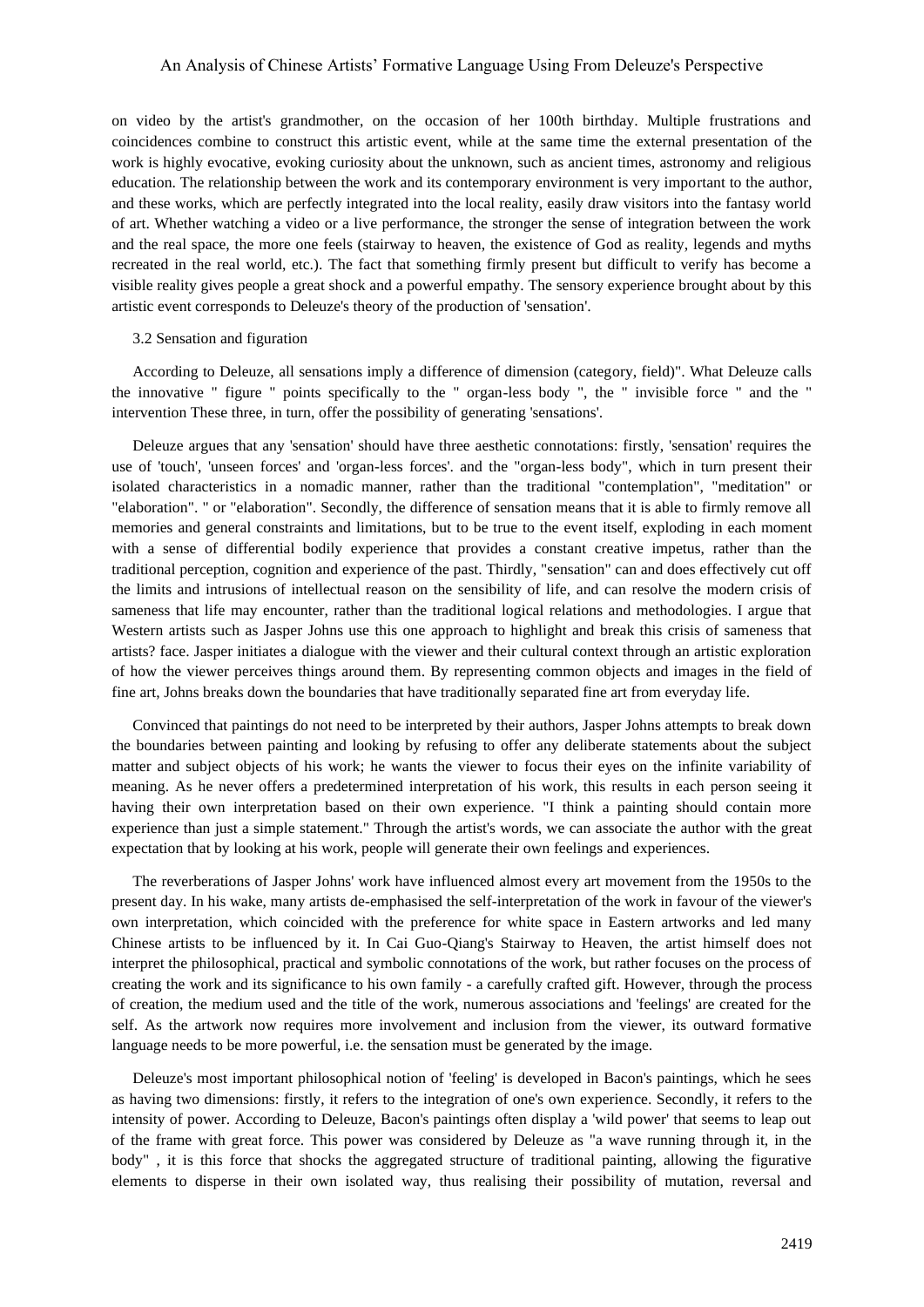movement. It is in this context, where it meets the human body, that such forces converge and 'sensation' can emerge. We also see here that the "sensation" is at this moment full of vitality, that it is able to "pass through the organic tissue and reach the body with a kind of excessive frenzy, that it breaks the boundaries of organic activity, that in the flesh it resorts directly to the waves of nerves or the excitement of life ", completing the experiential process of sensation. Here we know that whether sensation refers to the experience of the body or the intensity of power, it must be generated by means of images.

In Bacon's painting of Pope Innocencio X, for example, the traditional dignified and serious posture of the pope is gone, swept away and replaced by a black curtain under which the constraint of a non-visible force is felt in his howling posture, and his senses gain strength in the struggle when his body is oppressed and struck by external forces. This is what Deleuze considers to be a characteristic: "the intersection of two senses existing in the body at different levels, which are as tightly entwined as gladiators" . The senses are wrestling and intermingling with each other at this moment, bringing the possibility of rhythmic change, "drawing the senses, which are essentially rhythmic" , in this process of rhythmisation, the senses transcend their figurative character and merge with the inner nature of life, giving it the possibility of vital intensity.





# PAPA INOCENCIO X, POR VELAZQUEZ PAPA INOCENCIO X, POR FRANCIS BACON

The "power of intervention" - the sense of touch: Deleuze has multiple perceptions and understandings of the art of painting, and he believes that Bacon's painting achieves a natural transformation of the sense of touch with the help of graphics, a transformation that makes Bacon's painting "figurative ", rather than "figurative", and that the word "tactile" is far preferable to "haptic" - "because the sense of touch is not "because touch does not create an antagonistic relationship between the two sense organs; rather, it is easy to assume that the eye itself is capable of performing this non-visual function". "Roughly speaking the figure in Bacon's eyes would be such that, starting with a figurative shape, the figure would intervene, interfering with it, from which must come out a shape of a nature belonging entirely to the other, called the image" . Deleuze here specifically selects Bacon's painting The Hand and the Heart and Merleau-Ponty's painting The Eye and the Heart for comparison, study and analysis, and finally he arrives at his own unique interpretation: Merleau-Ponty. He concludes with his own unique interpretation: Merleau-Ponty attaches importance to the function of vision, the ability of the eye to fit in with things, to illuminate them, and that 'by looking at something I am able to converge with it enough to reach it, even if I am ignorant of how this is going on in the nerve organs', where it is not so much the subject who is "object, it is the object that "sees" the subject - "my active body can always be in the visible world, it forms part of the visible The body in which I move can always be in the visible world, it forms part of the visible world, and this is how I am able to channel it into the visible and master it" . While Deleuze argues that the graphic tableaux of Bacon's paintings appear in ambiguous areas, giving rise to a progressive change in the whole work, a feature that brings about a processual receptive effect for the onlooker, placing imaginable, touchable images, "a kind of manual graphic tableau continuously infused into the visual whole, drop by drop, 'solidifying', 'solidifying'. A hand-made graphic table continues to infuse the visual whole, 'solidifying' and 'stiffening' drop by drop, as if the painter is gradually moving from the hand to the tactile vision, from the hand-made graphic table to the tactile vision" . Here we can find that this gradual process of tactile sensation is not fixed, but constantly wandering and decomposing, and that in the midst of this indeterminate point the senses are able to gather and gain strength, giving the possibility of powering up. The graphic tableau builds up its original force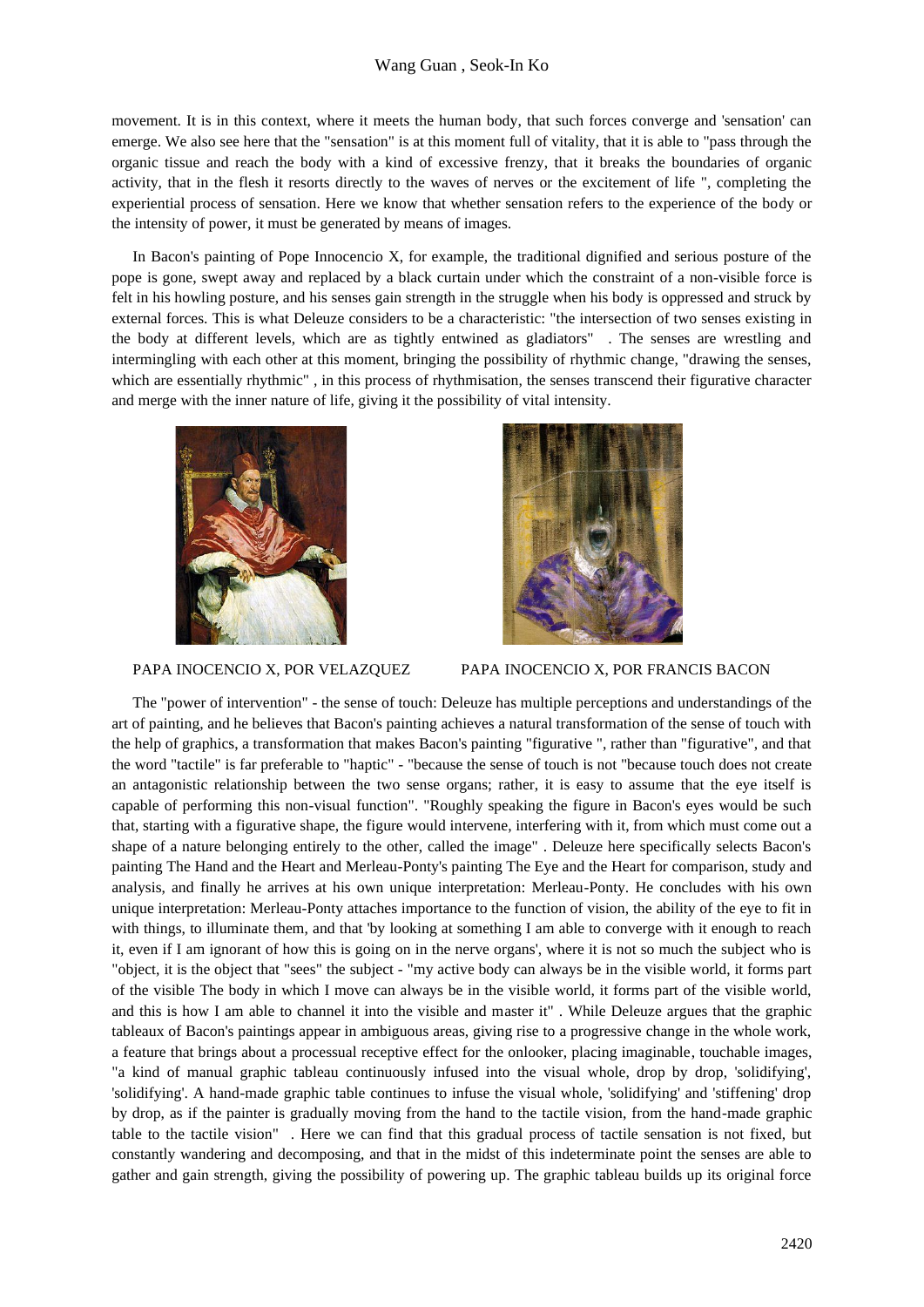in the form of a tactile sense that intervenes in the work, and the sensation itself expands its intensity. This provides a theoretical explanation for the new power of abstract expressionist paintings such as Jackson Pollock's, which are distinctly different from traditional Western realistic paintings.



Yue Minjun , Idle Clouds and Wild Cranes, oil on canvas, 280×400cm

The famous contemporary Chinese painter Yue Minjun started his journey of pursuing "self" and "feeling" after entering the art department of the university. 1962-born Yue Minjun was inspired by Bacon's paintings and after numerous experiments and innovations, he finally devoted himself to the creation and interpretation of "Self Thank You". The "I" in the picture has a large, shiny head, exaggerated body language and expressions, with people laughing loudly, huge teeth exposed beyond the lips, eyes forming a slit. The characters and expressions on the picture cannot be found in realistic situations, and the expressions of the characters are "rigid" and "frozen", fully demonstrating the social atmosphere of the time. The series of "false masks" in his artistic creation has caused a huge sensation in the Chinese and international painting world. Yue Minjun's paintings such as Kung Fu, Execution and Idle Clouds and Wild Cranes reveal the "unity and division of unattainable diversity" in his artistic creation, with a strong sense of "bodily experience", which truly expresses Deleuze's "His paintings 'exist in the senses'.

Deleuze thus argues that Bacon's paintings seek to bring out the dynamic, productive content of sensation, presenting the power of bodily experience. When sensation is generated in the midst of an event, it also rises to a certain supreme level: 'Sensation is at a certain moment what determines instinct. Just as instincts. It is the transition from one sense to another, the search for a better 'sense'"; "In short, it is not movement that explains the different levels of sensation, but the different levels of sensation that explain what remains after movement" . The senses are not only present in the event and accompany it, but also, because they are in the process of experiencing, they are individual and different, capable of giving rise to the dynamics of creation. Within this process "life is no longer dominated by any definite criterion or image of itself, it is itself fluid and generative, not a law-obedient self" . This means that sensation removes certainty, it does not look for difference under established rational thought, but finds its variables in the midst of a fluid and open process, its meaning in a process of generation and difference.

# 3.3 Difference and repetition

"If our daily lives become increasingly standardized, uniformized, and our dependence on growing consumer goods, our art should be as close to our daily lives as it is. Furthermore, it is necessary to identify any small difference in these everyday lives and make the art play simultaneously between different levels of repetition" .

Reproduction is the method by which nature produces organisms. Nothing can be created out of nothing. Each individual is firmly arranged in an endless sequence of its prototypes and successors. The Chinese, who claim to be the teachers of creation, have never been ashamed to produce through reproduction. They do not see the difference between the original and the copy in absolute terms, as Westerners do. Such an attitude may have been troubling when it came to cloning software, but it also led to one of the greatest inventions of mankind: the printing press. In the Western value system, reproduction in art has traditionally had a contemptuous connotation. In the twentieth century, Walter Benjamin's views were instructive and influential when he blatantly declared that a work of art, if reproduced by technical means, loses its elegance and charm . However,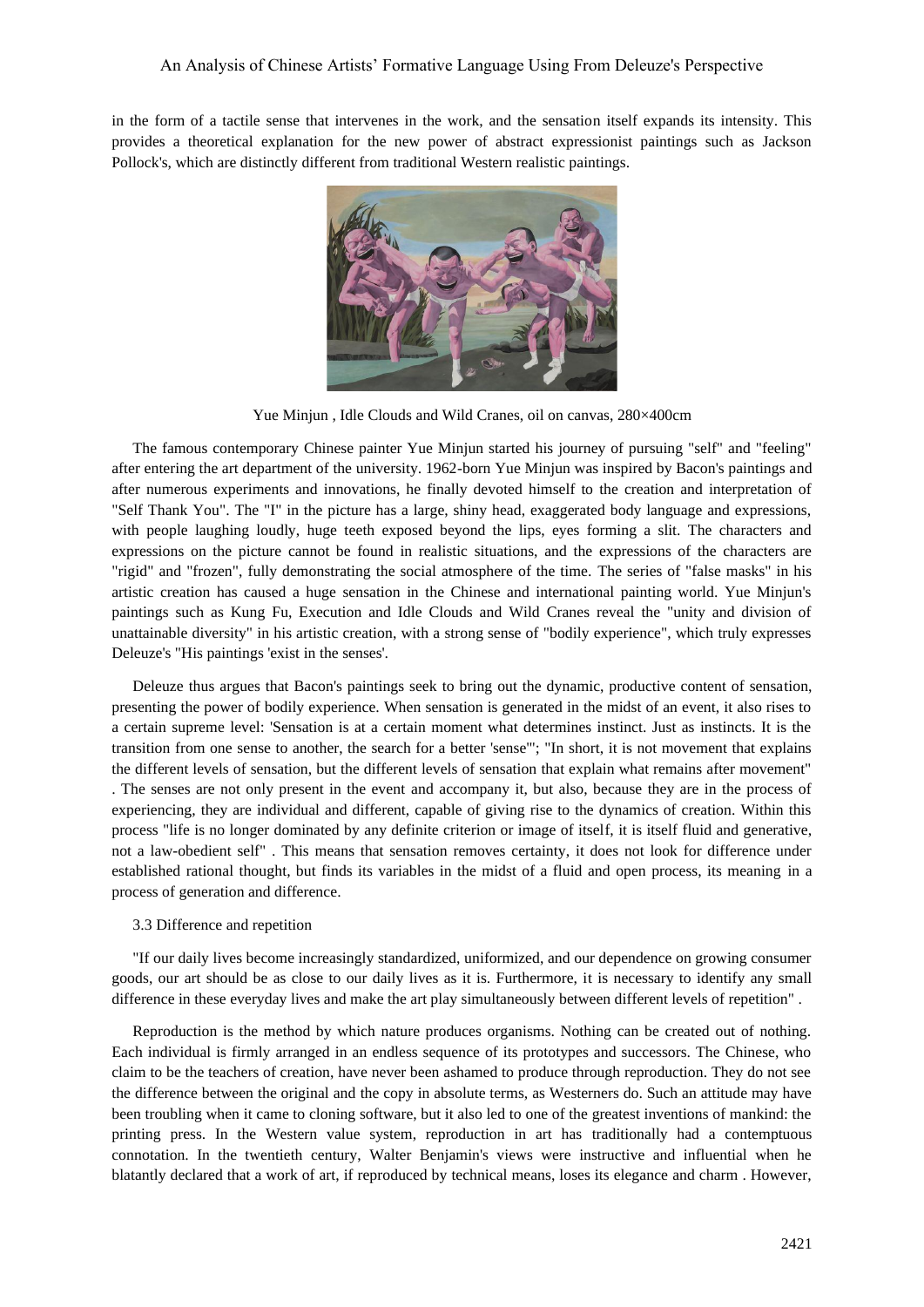Belting's research found that in European medieval art, reproduction was indeed used as a means of defining artistic traditions and even of enhancing the impact of particular works .

We can find many examples of this aspect in traditional artworks or in contemporary artworks. In the case of the Impressionists, series of works were created on the same master theme, which are identical in form, technically identical in their creation and, moreover, present a sameness of connotation and spirit that is characteristic of their time, but which take on a new life through the artist's constant repetition of them, giving the viewer a powerful shock. Monet's haystack series is a typical example of this. From 1890 onwards, Monet began to paint a constant repetition of different light scenes of a fixed subject. The series Haystacks alone was painted over a period of approximately two years. An ordinary haystack is a fascinating subject for Monet's brushwork. In his later years, Monet was accompanied by his favourite Japanese bridges and water lilies, and in the 25 years between 1900 and his death, he produced 233 paintings in the Water Lilies series. Rather than exhausting the artist's inspiration and the viewer's aesthetic fatigue, these constant repetitions provide a better and more powerful articulation of the ideas the artist wanted to express, allowing a wider audience to understand and support the development of this art. Here the generative nature of art is revealed, and these works, painted at a particular time, in a particular light, with a fixed theme, can be considered an excellent presentation of Deleuze's philosophical ideas, which are at once one and many, repetition and difference.

As sensation is generated in the course of events and created in difference, it is also illustrating - cutting evenly - the forms of life, breaking the limits of established symbolic rules with a sense of bodily experience, and thus having the possibility of contextualisation and intuition. This is the new direction that the artist's genre, Impressionism, wishes to take art in, which means to Breaking the original artistic boundaries.

This is even more evident in the field of traditional Oriental art. One of the earliest works of painting, which provided painters with a constant source of subject matter, was published around 1238 (the second year of Jiaxi in the Southern Song Dynasty) and contains 100 pages of plum blossoms in various shapes and forms . The most influential of these is the Mustard Seed Garden Paintings . The book was published in 1679 (the eighteenth year of the Kangxi era) and has been frequently reprinted in China and Japan. It contains a large number of monochrome and coloured woodcut plates, covering the various subjects required by painters and teaching them how to use the moulds to create paintings that would suit the interests of the literati. One page illustrates how to paint bamboo, including branches, poles and joints, and a page classifies the brushwork for painting bamboo leaves.



Bamboo Leaves (Two pages selected from The Mustard Seed Garden Paintings. Compiled 1679) Woodblock print 25.5x30cm

People have guided their painting and brushwork, even every leaf of every plant, with brushwork, and after fully studying the Mustard Seed Garden Paintings, even amateurs can use these masterpieces to piece together complete compositions that result in sizable paintings. This is a testament to how deeply moulded thinking runs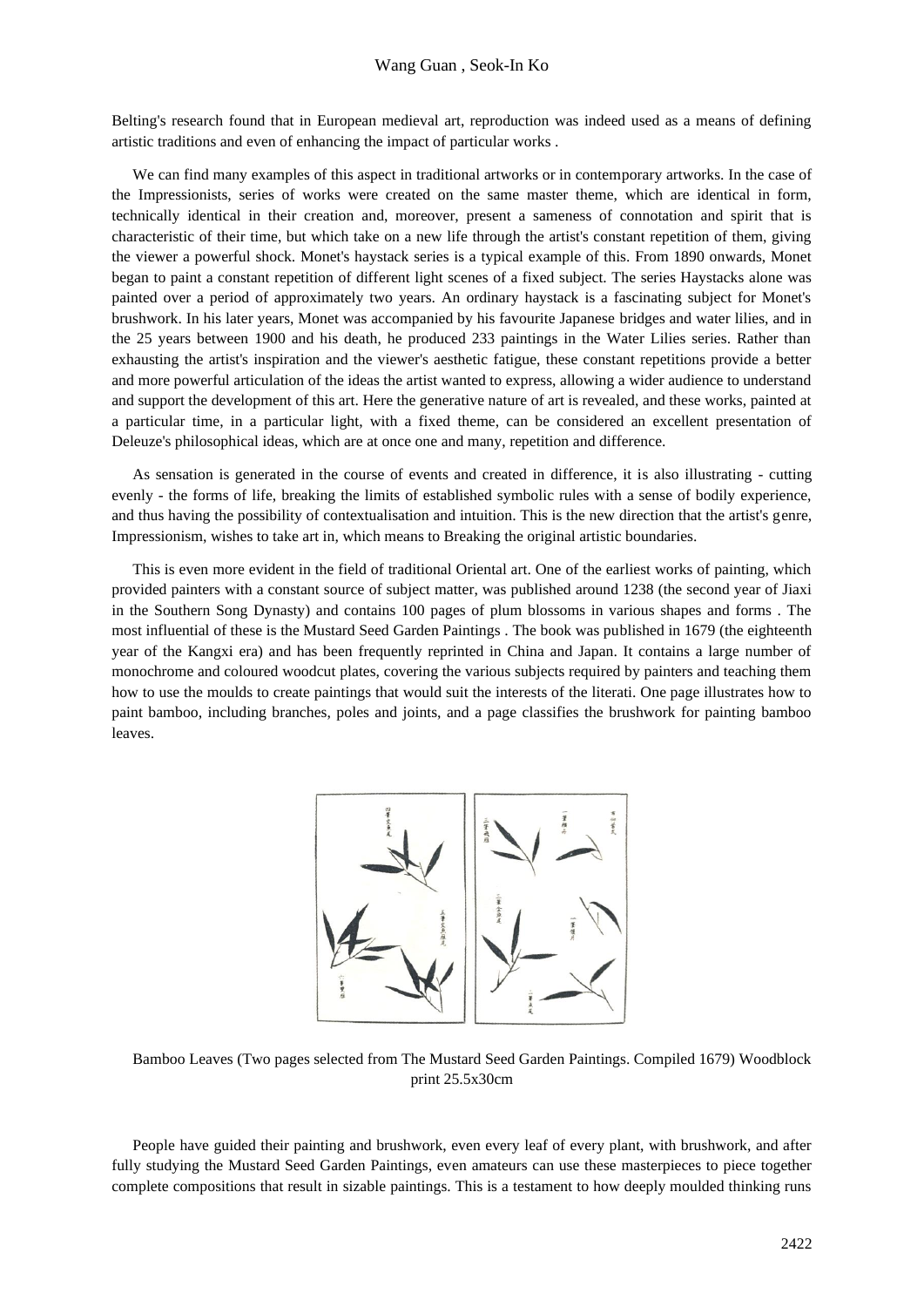through the behaviour of Chinese life. To this day, Chinese children also have to learn to write through objects such as character cards, and modal, modular thinking influences the Oriental mind in every way. This shows that the Chinese are more tolerant of the idea of imitation and copying, and believe that a combination of selfreflection and a lot of imitation and practice will lead to a natural development of their own identity. This is the subtlety inherent in the repetition and difference that Deleuze refers to.

For Deleuze, sensory difference means the removal of memories, of general constraints, and it is oriented towards the process of the event: it means that the event has various possibilities of being unfinished, of being experienced and of being submerged, and that the process consists of the past and the future, the "one" and the "many", and the "contingent" and "inevitable", which can explode into the purest, most contingent inner experience in each moment. It is only in this process that the senses are concrete and differential, that they are able to generate a strong and morphological will to live, that they are able to provide a constant creative impetus and sublimate the world of the unconscious self. Thus, when sensory difference acquires tremors, it does not only take place in the depths of the subject's mind, but is also constructed in creativity itself. In Francis Bacon - The Logic of Sense, Deleuze points out that Bacon's paintings greatly liberate our vision in colour and line, and that the viewer is equipped with movable 'eyes' everywhere, 'in the in the ear, in the stomach, in the lungs". At this point, "the eye is freed from the character of a fixed organ with a specialized function: it becomes potentially multifunctional and indeterminate, seeing the body without organs, that is, without images, as a pure sense of presence" . They wander and shift, casting themselves into the painting, meeting the waves contained in the image, creating the possibility of a force. These senses are interconnected, capturing for us the various levels of 'feeling'. As they are 'all at different levels, in different spheres, in different domains' , they exist prior to the general law that is in the process of experiencing the event and therefore it is differential and individual, providing the impetus for its re-generation.

Deleuze argued that, the artist's vision is subordinate to the objects it perceives, resulting in the loss of directness and strength of his senses . Based on this perspective, Deleuze suggests a practical way for modern painting to avoid such cliche reproductions and acquire a sense of purity, which is "to erase the canvas". This means that the artist should not reproducing the facing model on an empty canvas. The canvas is already full of potential images, so the artist is not painting on an empty canvas. Canvas looks white, but there are so many cliche things in them. Therefore, the artist should not fill the empty canvas with something, but rather erase the cliche and reproducible stuff that is full of it . Which means that it must move toward pure form through abstraction and to purely shape through extraction or isolation.It is a new interpretation of canvas, which has usually been considered material, and refers to the pure state of canvas, which can contain the artist's pure sense of being . It is in line with Oriental painting techniques such as "Post-painting". In my opinion, this explains why contemporary artists are so successful in presenting their artistic ideas in a large number of ready-made works.



Xu Bing, book from the sky, Period: 1987-1991, Materials: mixed media installation, hand-engraved panels, printing and traditional bookbinding

Xu Bing's 'book from the sky' is considered to be an echo of this concept. Since its first exhibition at the National Art Museum of China in Beijing in October 1988, the artist's work "Analyzing the World - Book From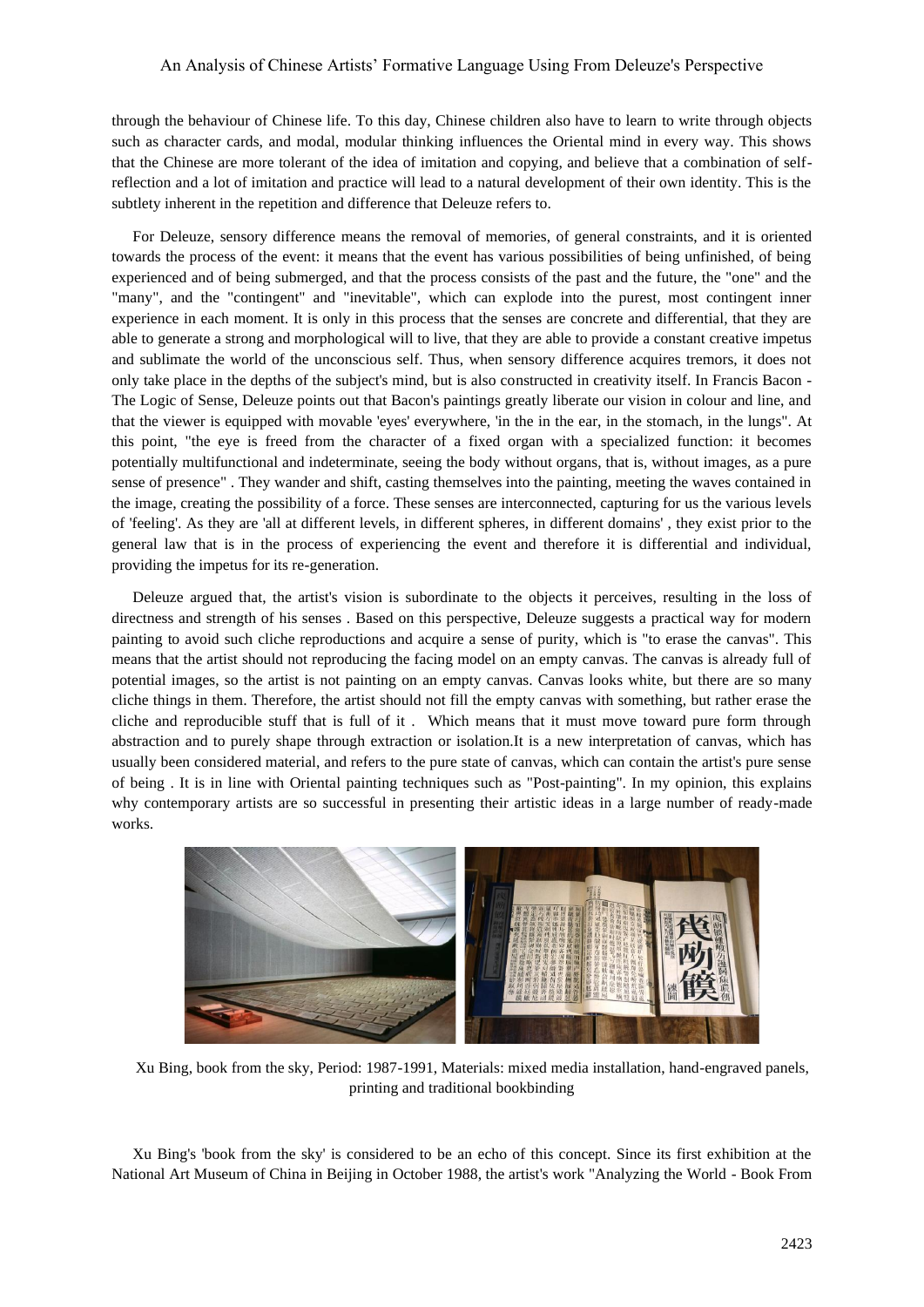the Sky" has attracted widespread attention and lively discussion in the cultural community at home and abroad. It took Xu Bing four years to carve over 4,000 pseudo-Chinese characters, and then rigorously produced the Sky Books in the manner of an ancient book binding, with meticulous attention to every process and every detail . This work took more than four years from the start of construction to completion. Xu Bing created over four thousand 'pseudo-Chinese characters' and hand-engraved the plates in Ming Dynasty Song characters to produce a four-volume set of The Book of Heaven. The overall installation consists of hundreds of large books, ancient sutra scrolls and enlarged pages spread across the sky. These thousands of 'characters' look like real Chinese characters, but are in fact 'pseudo-characters' created by the artist. They have been hand-engraved and printed from over 4,000 movable type plates by the artist. The production process is so elaborate that it is hard to believe that these beautiful 'texts' cannot be read. It both attracts and deters people from reading. In this way, the formative language of Xu Bing's work not only satisfies Deleuze's new interpretation of the word 'concept', but also conforms to Deleuze's reinterpretation of the dynamics of artistic production - 'difference'. "

We can see that this work by Xu Bing is identical in form to an ancient Chinese book, and appears to be an artwork resulting from the mass printing of traditional Chinese ancient books and then placing them in a specific space according to a certain pattern. The overall installation consists of hundreds of large books, ancient scripture scroll-like scrolls and enlarged pages spread across the sky. The external form of the work demonstrates the pursuit of a new formative language such as 'large' and 'many' as pursued by the Western contemporary art world, as well as a re-expression of the Chinese way of thinking in terms of modalities. In reality, however, Xu Bing's work has a deeper meaning. The author argues that many of Xu Bing's ways of thinking coincide with the development process in the field of Western art philosophy. Reflecting on his own work, Xu Bing states, "I want this book to look like it is not the work of a vegetarian, but has an intellectual basis." The aim is to express the artist's "sense of awe at the inability to enter and exit knowledge". This logic of thinking matches the way artists in the West think about the process of creating a formative language, namely that scientific reasoning, with a certain logic and evidence, can make a self-created formative language system more readable to others. Combined with his own knowledge of printmaking, the artist's emphasis on 'plural' expression in his work coincides with Deleuze's theory of repetition and difference, as well as the contemporary art world's quest for quantity and multiplicity. "For the font, I'm thinking of using Song. Song is also called 'official', usually used for important documents and serious matters, and is the most decent typeface with the least personal emotional direction." This choice of typeface and the rigorous process of engraving and bookmaking evokes memories of tradition perfectly. However, on closer inspection, one finds the text completely unreadable, a mass of objects that appear to be ready-made but are not, echoing Andy Warhol's Bruno's Box; the sense of difference thus drawn from the repetition offers the viewer endless scope for reflection. It demonstrates what Deleuze calls the artist's sense of purity. The original title of this work was "The Book of the World - The End of the Century Volume", but because of its ability to both attract and deter people from reading it, it was voluntarily named "Book from the Sky" and received the artist's approval for a subsequent work called "Book from the Ground" . I believe that in this respect we can see the visit to Xu Bing's "Book from the Ground" as an artistic event. The viewer participates in the event and feels the difference in sensation that Deleuze refers to, resulting in the renaming of the work.

Michel Foucault argues that when all knowledge of the human being is coded and rationalised, it is concerned only with constructive objects and not with the human being himself, following a transcendentalist rather than a positivist spirit. Therefore, in the face of this space of knowledge, which is dominated and contested by multiple forces, we need to counter the spirit of genealogisation and present its process of eventfulness, "liberating forms of experiential organisation such as life, language and labour through the connection of linear sequences with minimal possibilities through difference" . In this process, "the creature that is man forms the form of reproduction on which he lives from the whole of his existence that is entirely his own and by which he traverses it. On this basis, it possesses the marvellous ability to reproduce that life for itself" . Clearly, Deleuze's emphasis on the characteristics of the present, individuality and difference of sensation is itself a process of eventful presentation. This corresponds to the way in which the works of contemporary Chinese artists such as Cai Guo-Qiang and Xu Bing are presented. From this perspective, Deleuze's philosophical theory does help me to analyse and understand the way of thinking and development of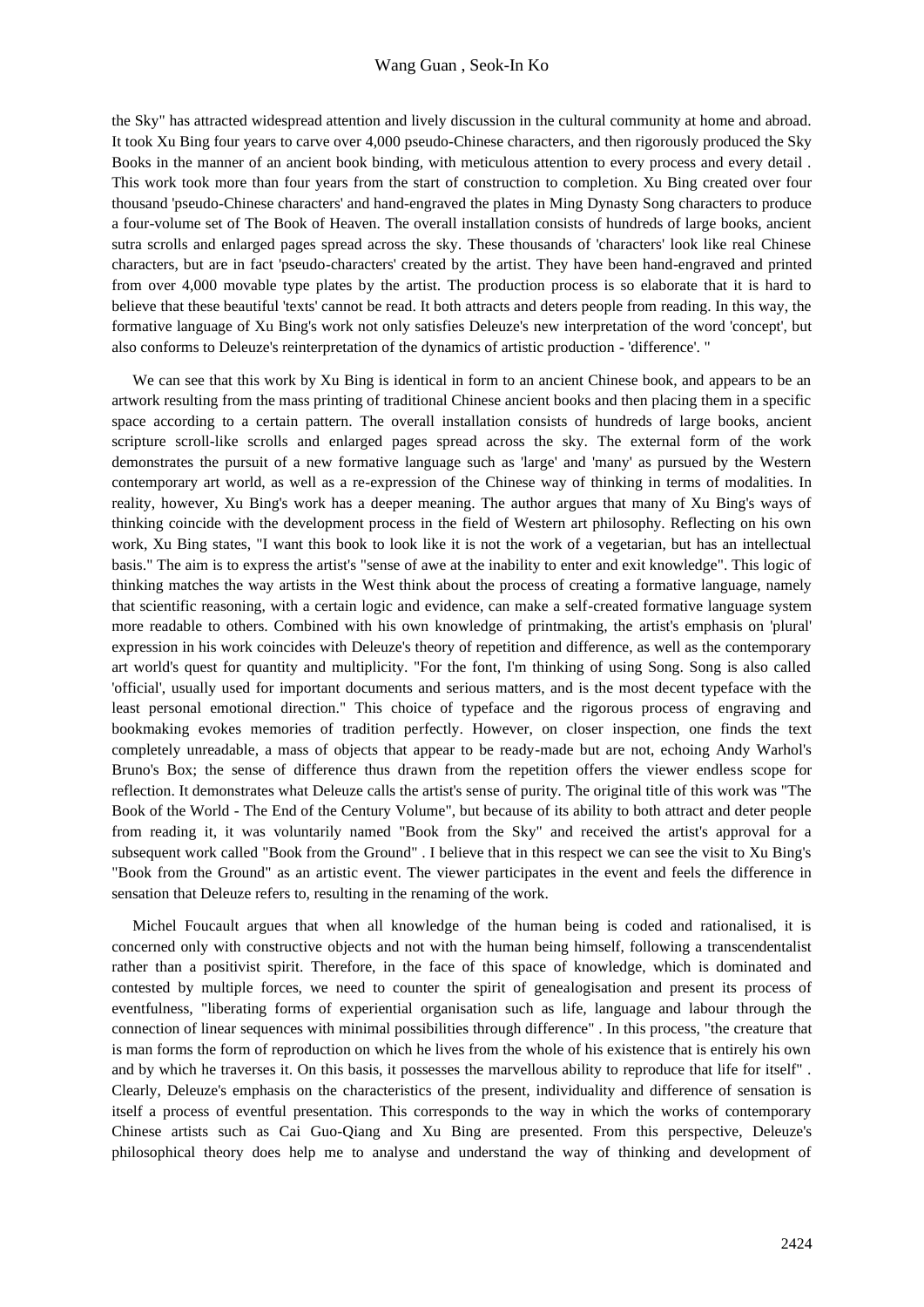contemporary art, and understanding Deleuze's philosophical viewpoint can provide some support for the reasons for the changes in the formative language of current artists and their future development possibilities.

#### **4. CONCLUTION**

This study draws on the views of the French philosopher Deleuze to analyse the formative language in the work of contemporary Chinese artists, with a view to providing some support for the reasons for the changes in the formative language of artists today and their possibilities for future development. The study begins with a brief analysis of the importance of formative language for artists at the present time, the development of the border between Eastern and Western art, and the role of Deleuze's philosophical ideas in driving the current art scene. Secondly, through Deleuze's philosophical philosophy and his thinking on the reinterpretation of art, it analyses several symbols of formative language commonly used by contemporary artists in relation to the works of contemporary Chinese artists, and the rationale for their role.

For Deleuze, the essence of life lies in its fluidity, generation and difference, and this corresponds to the meaning of his philosophical phrases of concept and event, sense and image, difference and repetition, embodying the contemporary philosophical notion that contemporary art is alive and ever-changing.

Alain Badiou, with whom Deleuze had some disagreements, gave Deleuze a fair assessment, saying that he "replaced the quest for truth with the logic of sensation and fought against transcendental ideas in the name of creative immanence of life. In short, he contributed to the abandonment of metaphysics by opposing the settled law of essence and promoting the nomadic law of various dangerous realities, divergent sequences and unpredictable creations" . This passage gives us a better understanding of the aesthetic value of Deleuze's ideas about the 'generation', 'difference' and 'meaning' of sensation. "Generation" and "difference" emphasise the orientation towards the form of the event itself, without seeking the metaphysical essence behind it. When sensation is generated in the course of an event and created in difference, it is also illustrating the form of life in the form of a diagrammatic-coupling, breaking the limits of established symbolic rules with a sense of bodily experience, and thus having the possibility of contextualisation and intuition. This has the potential to resolve the modern crisis of sameness that life may be experiencing, and to contribute to the thinking and creation of future philosophers and artists, in terms of the 'feeling', 'difference', 'repetition' and 'power' of art. "and "power" in art.

In this way, we can see that philosophers such as Deleuze have made profound philosophical reflections and interpretations of difference in contemporary art, and in doing so have broken down the inherent limitations and intrusions of tradition, providing many artists, including Chinese artists, with many inspirations and guidelines for resolving the crisis of sameness they may encounter on their artistic journey.

#### **Reference**

- [1] Deleuze, Gilles, and Félix Guattari. What is philosophy?. Columbia University Press, 1994.
- [2] O'SULLIVAN, Simon. From aesthetics to the abstract machine: Deleuze, Guattari and contemporary art practice. 2010.
- [3] Kristeller, Paul Oskar. "The Mordern System of the Arts." In Paul Oskar Kristeller, Renaissance Thought and the Arts. Princeton: Princeton University Press, 1990.
- [4] Ma Xiaoxiang. Research on the concept and form of new media installation art [D]. Nanjing Art Institute, 2012.
- [5] Claire Colebrooke, Understanding Deleuze, Allen & U nwin pry. 2002.
- [6] Young,E.B.,Lambert,G.,Genosko,G.,The Dealeuze and Guattari Dictionary, Continuum Publishing Corporation. 2013.
- [7] Deleuze, Gilles, Trans. Dong Qiang, Francis Bacon the logic of feeling [M]. Guangxi Normal University Press. 2007.
- [8] Maurice Merleau-Ponty, Trans. Yang Dachun, The Eye and the Mind, Beijing: The Commercial Press. 2007.
- [9] Claire Colebrooke, Trans. Liao Hongfei, Guided Reading Deleuze[M], Chongqing: Chongqing University Press, 2014.
- [10] Deleuze, Gilles. Trans. Patton, P. Difference and Repetition[M]. Columbia University Press. 1994.
- [11]Walter Benjamin. Trans. Wang Caiyong. The Work of Art in the Age of Mechanical Reproduction (Original work published 1936). China City Press. 2002.